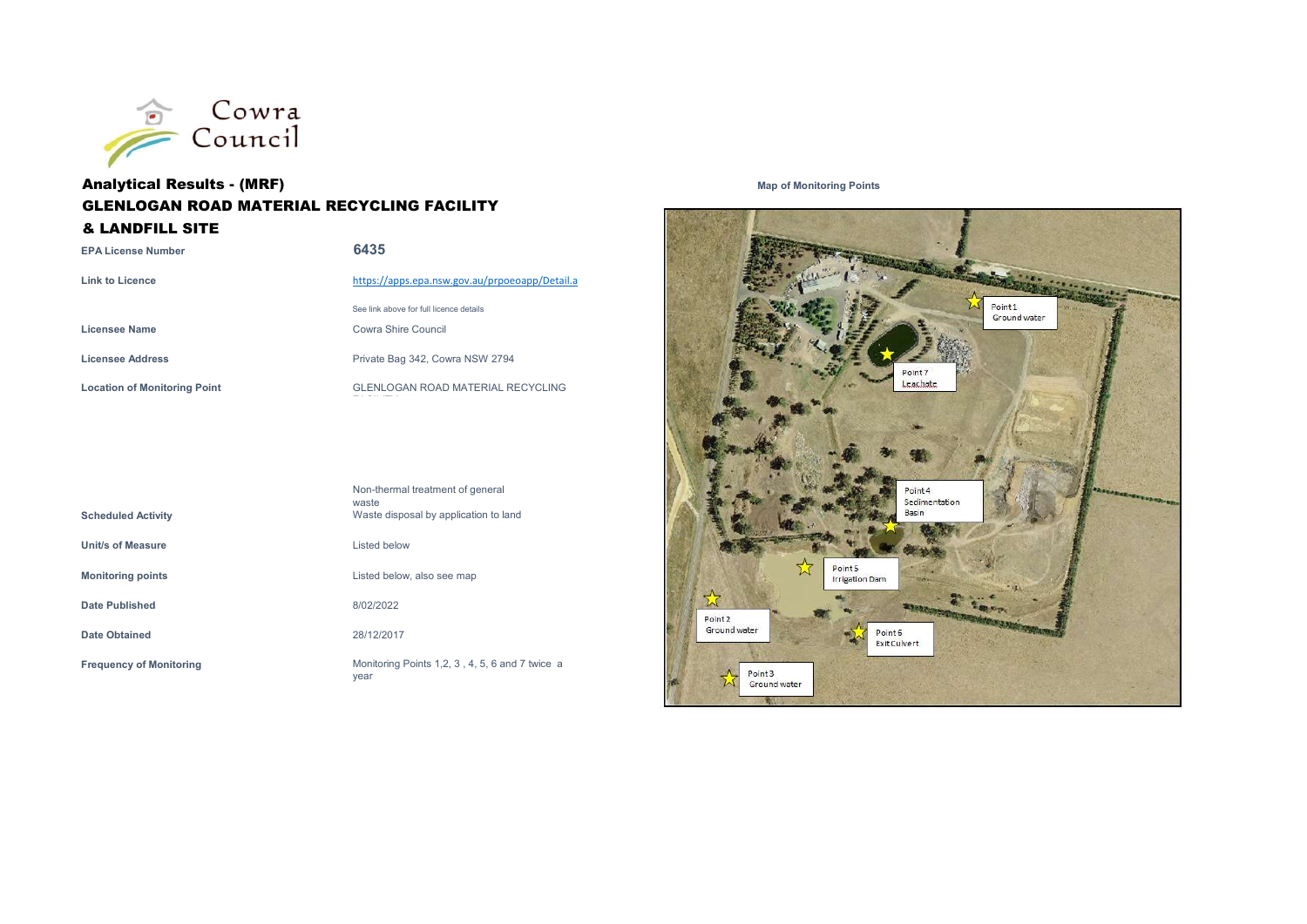#### 2021-2022 REPORTING

| Sampling twice a year for Points 1,2,3,7 |                      |                                         |                   |                                           |                                                  |            | <b>Results</b>                                   |            |           |                                       |
|------------------------------------------|----------------------|-----------------------------------------|-------------------|-------------------------------------------|--------------------------------------------------|------------|--------------------------------------------------|------------|-----------|---------------------------------------|
| Pollutant                                | Limits<br>set by EPA | Reporting<br>Limit set on<br>Lab Report |                   | Monitoring Point 1<br><b>Ground Water</b> | <b>Monitoring Point 2</b><br><b>Ground Water</b> |            | <b>Monitoring Point 3</b><br><b>Ground Water</b> |            |           | <b>Monitoring Point 7</b><br>Leachate |
| Sample date                              | N                    |                                         |                   |                                           | 8/09/2021                                        | 22/12/2021 | 8/09/2021                                        | 22/12/2021 | 8/09/2021 | 22/12/2021                            |
| Ammonia                                  | $\mathbf{o}$         | 0.01                                    |                   |                                           | 0.04                                             | 0.15       | 0.03                                             | 0.15       | 42        | 17                                    |
| Biological Oxygen Demand                 |                      | 5                                       | N<br>$\mathbf{o}$ | N<br>$\circ$                              | $<$ 5                                            | $<$ 5      | $<$ 5                                            | $<$ 5      | 36        | 26                                    |
| Calcium                                  | m                    | 0.2                                     | s                 | s                                         | 21                                               | 21         | 21                                               | 20         | 200       | 160                                   |
| Chloride                                 | t                    | 1                                       | a                 | a                                         | 71                                               | 47         | 53                                               | 47         | 16000     | 21000                                 |
| Fluoride                                 | s                    | 0.1                                     | m                 | m                                         | 0.76                                             | 0.86       | 0.77                                             | 0.86       | 0.24      | 0.1                                   |
| Iron                                     |                      | 0.005                                   | p                 | p<br>п                                    | $< 5$                                            | 0.13       | $<$ 5                                            | 0.14       | 120       | 440                                   |
| Magnesium                                |                      | 0.1                                     | e                 | e                                         | 16                                               | 17         | 17                                               | 17         | 82        | 88                                    |
| Manganese                                |                      | 0.001                                   | s                 | s                                         | <1                                               | 0.006      | ${<}1$                                           | 0.006      | 2100      | 660                                   |
| Nitrate                                  |                      | 0.005                                   | t                 | t                                         | 1.9                                              | 3.1        | 3.1                                              | 3.1        | < 0.25    | 0.1                                   |
| Potassium                                |                      | 0.1                                     | a<br>k            | a<br>$\mathbf k$                          | 1.3                                              | 1.6        | 1.3                                              | 1.5        | 220       | 170                                   |
| Sodium                                   |                      | 0.5                                     | e                 | e                                         | 84                                               | 88         | 85                                               | 88         | 8600      | 11000                                 |
| Standing water Level                     |                      | N.A                                     | n                 | $\mathbf n$                               | 24                                               | 24         | 21                                               | 22         | <b>NA</b> | <b>NA</b>                             |
| Sulfate                                  |                      | $\mathbf{1}$                            |                   |                                           | 14                                               | 12         | 12                                               | 12         | 9.3       | 19                                    |
| <b>Total Organic Carbon</b>              |                      | 0.2                                     |                   |                                           | 1.6                                              | 2.2        | 1.6                                              | 2.3        | 100       | 86                                    |
| <b>Total Phenlics</b>                    |                      | 0.01                                    |                   |                                           | < 0.01                                           | < 0.1      | < 0.01                                           | < 0.1      | 0.02      | 0.11                                  |
| Alkalinity                               |                      | 5                                       |                   |                                           | 220                                              | 210        | 190                                              | 220        | 530       | 310                                   |
| Conductivity                             |                      | $\overline{2}$                          |                   |                                           | 600                                              | 560        | 500                                              | 560        | 48000     | 48000                                 |
| pH                                       |                      | 0                                       |                   |                                           | 6.8                                              | 7.4        | $\overline{7}$                                   | 7.4        | 7.6       | 8.2                                   |
| <b>Total Suspended Soilid</b>            |                      | 5                                       |                   |                                           | <b>NA</b>                                        | <b>NA</b>  | <b>NA</b>                                        | <b>NA</b>  | <b>NA</b> | <b>NA</b>                             |

| Sampling twice a year for Points 4,5 and 6 |                             |                                                |                                           |            |                                                    | <b>Results</b> |                                           |            |
|--------------------------------------------|-----------------------------|------------------------------------------------|-------------------------------------------|------------|----------------------------------------------------|----------------|-------------------------------------------|------------|
| Pollutant                                  | <b>Limits</b><br>set by EPA | <b>Reporting</b><br>Limit set on<br>Lab Report | Monitoring Point 4<br>Sedimentation Basin |            | <b>Monitoring Point 5</b><br><b>Irrigation Dam</b> |                | Monitoring Point 6<br><b>Exit Culvert</b> |            |
| Sample date                                |                             |                                                | 8/09/2021                                 |            | 8/09/2021                                          |                | 8/09/2021                                 |            |
|                                            | N<br>$\bullet$              |                                                |                                           | 22/12/2021 |                                                    | 22/12/2021     |                                           | 22/12/2021 |
| Alkalinity                                 |                             | 5                                              | 67                                        | 62         | 78                                                 | 68             | 51                                        | 88         |
| Conductivity                               |                             | $\overline{2}$                                 | 150                                       | 8000       | 180                                                | 440            | 100                                       | 190        |
| <b>pH</b>                                  | m                           | 0                                              | 7.1                                       | 7.1        | 7.1                                                | 7.4            |                                           | 7.1        |
| Total Suspended Soilid                     |                             |                                                | 39                                        | 89         | < 5                                                | 15             | 31                                        | 31         |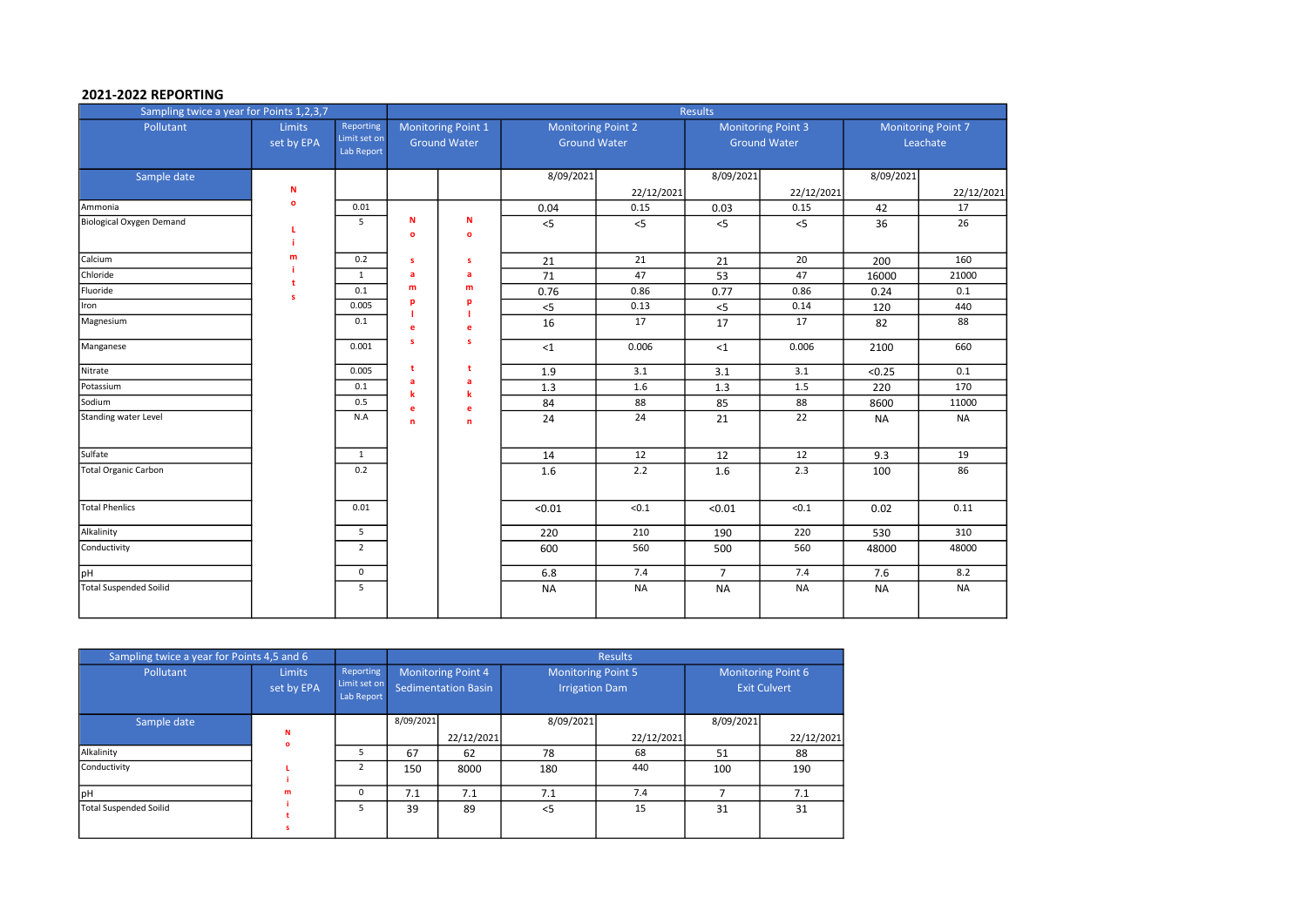#### 2020-2021 REPORTING

| Sampling twice a year for Points 1,2,3,7 |                      |                                         |                |                                                  |                                                  |           | Results                                          |              |                                       |           |
|------------------------------------------|----------------------|-----------------------------------------|----------------|--------------------------------------------------|--------------------------------------------------|-----------|--------------------------------------------------|--------------|---------------------------------------|-----------|
| Pollutant                                | Limits<br>set by EPA | Reporting<br>Limit set on<br>Lab Report |                | <b>Monitoring Point 1</b><br><b>Ground Water</b> | <b>Monitoring Point 2</b><br><b>Ground Water</b> |           | <b>Monitoring Point 3</b><br><b>Ground Water</b> |              | <b>Monitoring Point 7</b><br>Leachate |           |
| Sample date                              | N                    |                                         |                |                                                  | 20/05/2020                                       | 2/12/2020 | 20/05/2020                                       | 2/12/2020    | 20/05/2020                            | 2/12/2020 |
| Ammonia                                  | $\mathbf{o}$         | 0.01                                    |                |                                                  | 0.18                                             | 0.06      | 0.08                                             | 0.03         | 0.04                                  | 0.35      |
| Biological Oxygen Demand                 | L.                   | 5                                       | N<br>$\bullet$ | ${\bf N}$<br>$\bullet$                           | $\overline{7}$                                   | $<$ 5     | $<$ 5                                            | $<$ 5        | 14                                    | $<$ 5     |
| Calcium                                  | m                    | 0.2                                     | s              | s                                                | 18                                               | 26        | 20                                               | 20           | 22                                    | 27        |
| Chloride                                 |                      | $\mathbf{1}$                            | a              | a                                                | 28                                               | 63        | 6.1                                              | 6.1          | 0.04                                  | 83        |
| Fluoride                                 | s                    | 0.1                                     | m              | m                                                | 0.54                                             | 0.66      | 0.33                                             | 0.47         | 0.15                                  | 0.35      |
| Iron                                     |                      | 0.005                                   | p              | p                                                | 14                                               | $<$ 5     | 5                                                | 12           | 6                                     | 13        |
| Magnesium                                |                      | 0.1                                     | e<br>s         | e<br>s                                           | 14                                               | 21        | 14                                               | 14           | 17                                    | 22        |
| Manganese                                |                      | 0.001                                   |                |                                                  | $\overline{3}$                                   | 5         | 5                                                | 5            | $<$ 1                                 | 65        |
| Nitrate                                  |                      | 0.005                                   | t<br>a         | t<br>a                                           | 0.14                                             | 0.41      | 2.6                                              | 2.7          | 1.4                                   | 0.03      |
| Potassium                                |                      | 0.1                                     | $\mathbf k$    | k                                                | 1.5                                              | 1.5       | 0.6                                              | $\mathbf{1}$ | 66                                    | 55        |
| Sodium                                   |                      | 0.5                                     | e              | e                                                | 58                                               | 84        | 17                                               | 16           | 86                                    | 64        |
| Standing water Level                     |                      | N.A                                     | n.             | 'n                                               |                                                  |           |                                                  |              |                                       |           |
| Sulfate                                  |                      | 1                                       |                |                                                  | 8.2                                              | 12        | 6.1                                              | 7.2          | 1.4                                   | 40        |
| <b>Total Organic Carbon</b>              |                      | 0.2                                     |                |                                                  | 5.9                                              | 1.7       | 2.1                                              | 1.1          | 33                                    | 19        |
| Total Phenlics                           |                      | 0.01                                    |                |                                                  | < 0.01                                           | < 0.01    | < 0.01                                           | < 0.01       | < 0.01                                | < 0.01    |
| Alkalinity                               |                      | 5                                       |                |                                                  | 180                                              | 250       | 120                                              | 130          | 110                                   | 230       |
| Conductivity                             |                      | $\overline{2}$                          |                |                                                  | 430                                              | 630       | 270                                              | 260          | 820                                   | 710       |
| pH                                       |                      | $\mathbf 0$                             |                |                                                  | 7.2                                              | 6.8       | 7.2                                              | 6.9          | 9                                     | 7.7       |
| <b>Total Suspended Soilid</b>            |                      | 5                                       |                |                                                  | <b>NA</b>                                        | <b>NA</b> | <b>NA</b>                                        | <b>NA</b>    | <b>NA</b>                             | <b>NA</b> |

| Sampling twice a year for Points 4,5 and 6 |                             |                                         |                                                         |           |                                                    | <b>Results</b> |                                           |           |
|--------------------------------------------|-----------------------------|-----------------------------------------|---------------------------------------------------------|-----------|----------------------------------------------------|----------------|-------------------------------------------|-----------|
| Pollutant                                  | <b>Limits</b><br>set by EPA | Reporting<br>Limit set on<br>Lab Report | <b>Monitoring Point 4</b><br><b>Sedimentation Basin</b> |           | <b>Monitoring Point 5</b><br><b>Irrigation Dam</b> |                | Monitoring Point 6<br><b>Exit Culvert</b> |           |
| Sample date                                | N                           |                                         | 20/05/2020                                              | 2/12/2020 | 20/05/2020                                         | 2/12/2020      | 20/05/2020                                | 2/12/2020 |
| Alkalinity                                 | $\bullet$                   | ь                                       | 67                                                      | 140       | 78                                                 | 98             | 51                                        | 74        |
| Conductivity                               |                             | $\overline{2}$                          | 150                                                     | 510       | 180                                                | 200            | 100                                       | 140       |
| lpH                                        | m                           | $\Omega$                                | 7.1                                                     | 7.2       | 7.1                                                | 7.2            |                                           | 6.8       |
| <b>Total Suspended Soilid</b>              |                             | 5.                                      | 39                                                      | 130       | < 5                                                | 6              | 31                                        | 24        |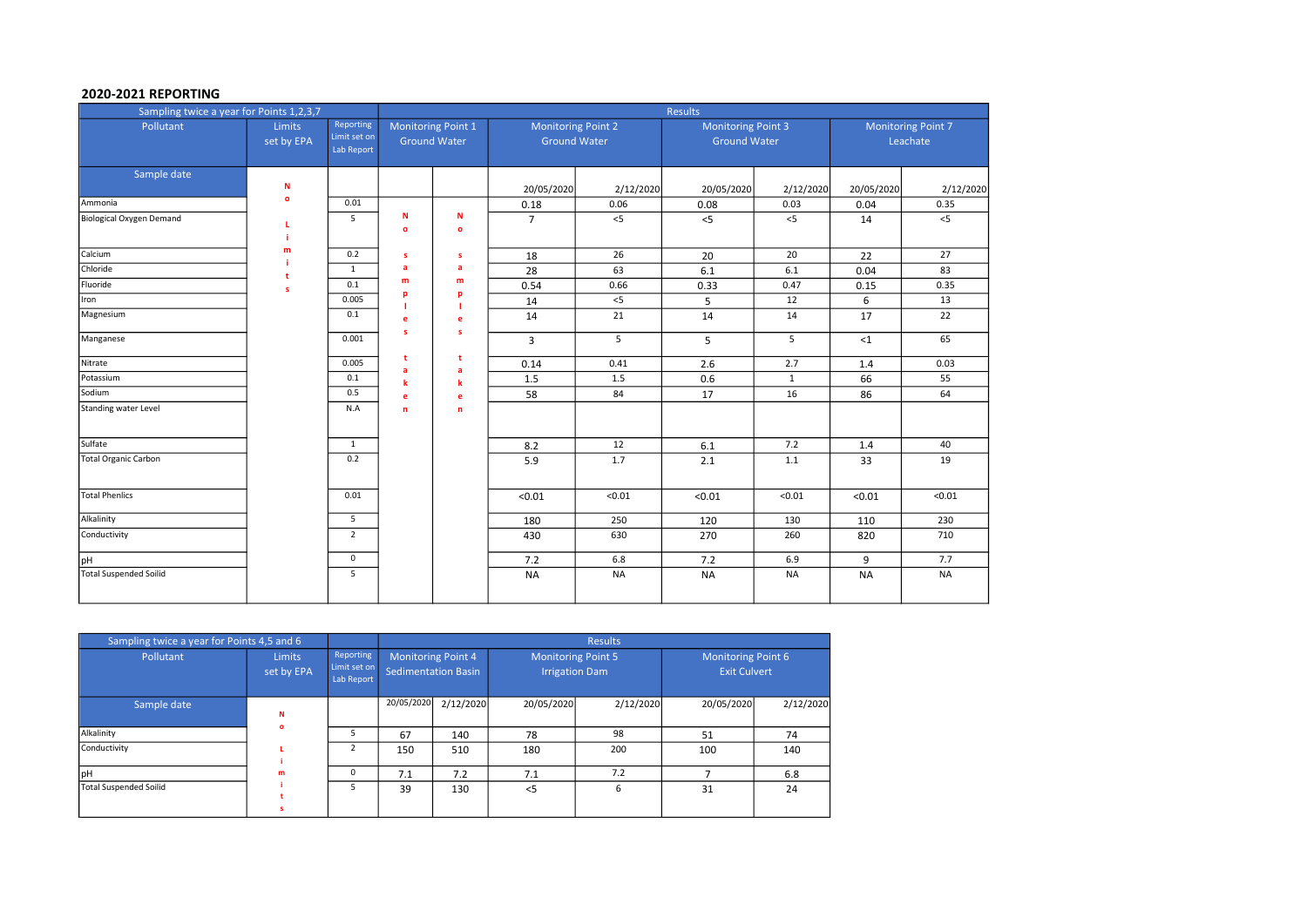### 2019-2020 REPORTING

| Sampling twice a year for Points 1,2,3,7 |        |                                         |                                           |                   |                                                  |            | <b>Results</b> |                                                  |           |                                       |  |
|------------------------------------------|--------|-----------------------------------------|-------------------------------------------|-------------------|--------------------------------------------------|------------|----------------|--------------------------------------------------|-----------|---------------------------------------|--|
| Pollutant                                | Limits | Reporting<br>Limit set on<br>Lab Report | Monitoring Point 1<br><b>Ground Water</b> |                   | <b>Monitoring Point 2</b><br><b>Ground Water</b> |            |                | <b>Monitoring Point 3</b><br><b>Ground Water</b> |           | <b>Monitoring Point 7</b><br>Leachate |  |
| Sample date                              | N      |                                         | 3/04/2019                                 | 10/10/2019        | 3/04/2019                                        | 10/10/2019 | 3/04/2019      | 10/10/2019                                       | 3/04/2019 | 10/10/2019                            |  |
| Ammonia                                  |        | 0.01                                    |                                           |                   | 0.03                                             | 0.3        | 0.02           | 0.14                                             | 2.6       | 4.8                                   |  |
| Biological Oxygen Demand                 |        | 5                                       | N<br>$\bullet$                            | N<br>$\mathbf{o}$ | $<$ 5                                            | $<$ 5      | 5<             | $<$ 5                                            | $<$ 5     | $<$ 5                                 |  |
| Calcium                                  |        | 0.2                                     | s                                         | -S                | 17                                               | 19         | 15             | 18                                               | 15        | 28                                    |  |
| Chloride                                 |        | $\mathbf{1}$                            | a                                         | a                 | 24                                               | 29         | 26             | 29                                               | 470       | 520                                   |  |
| Fluoride                                 |        | 0.1                                     | m                                         | m                 | 0.52                                             | 0.73       | 0.6            | 0.72                                             | 0.51      | 0.1                                   |  |
| Iron                                     |        | 0.005                                   |                                           |                   | 0.031                                            | 23         | 0.032          | 11                                               | < 0.005   | 100                                   |  |
| Magnesium                                |        | 0.1                                     |                                           | е                 | 12                                               | 14         | 11             | 14                                               | 52        | 69                                    |  |
| Manganese                                |        | 0.001                                   | s                                         | s                 | 0.032                                            | 19         | 0.005          | 12                                               | 0.089     | 140                                   |  |
| Nitrate                                  |        | 0.005                                   |                                           |                   | 0.62                                             | 0.21       | 1.6            | 0.31                                             | < 0.005   | < 0.005                               |  |
| Potassium                                |        | 0.1                                     |                                           |                   | 2.4                                              | 1.5        | 3.4            | 1.7                                              | 200       | 240                                   |  |
| Sodium                                   |        | 0.5                                     |                                           | e                 | 45                                               | 60         | 70             | 58                                               | 310       | 550                                   |  |
| Standing water Level                     |        | N.A                                     | n                                         | n                 | 22.6                                             | 19.2       | 20.4           | 21.6                                             |           |                                       |  |
| Sulfate                                  |        | 1                                       | D                                         | D                 | 10                                               | 9.1        | 11.5           | 8.1                                              | N.A<br>30 | N.A<br>11                             |  |
| <b>Total Organic Carbon</b>              |        | 0.2                                     |                                           | <b>r</b>          | 5                                                | 4.7        | 12             | 3.1                                              |           |                                       |  |
|                                          |        |                                         |                                           | <b>y</b>          |                                                  |            |                |                                                  | 130       | 140                                   |  |
| <b>Total Phenlics</b>                    |        | 0.01                                    | B<br>$\Omega$                             | в<br>$\mathbf{o}$ | < 0.01                                           | < 0.01     | < 0.01         | < 0.01                                           | 0.01      | 0.01                                  |  |
| Alkalinity                               |        | 5                                       |                                           | <b>r</b>          | 160                                              | 200        | 230            | 200                                              | 460       | 730                                   |  |
| Conductivity                             |        | $\overline{2}$                          | e                                         | e                 | 360                                              | 410        | 450            | 440                                              | 3100      | 4000                                  |  |
| pH                                       |        | $\mathbf 0$                             |                                           |                   | 8.2                                              | 7.4        | 7.4            | 6.7                                              | 9.6       | 8.3                                   |  |
| <b>Total Suspended Soilid</b>            |        | 5                                       |                                           |                   |                                                  |            |                |                                                  |           |                                       |  |
|                                          |        |                                         |                                           |                   | N.A                                              | N.A        | N.A            | N.A                                              | N.A       | N.A                                   |  |

| Sampling twice a year for Points 4,5 |                     |                                         | <b>Results</b>                                          |                                            |                                                    |            |                                           |                         |  |  |  |
|--------------------------------------|---------------------|-----------------------------------------|---------------------------------------------------------|--------------------------------------------|----------------------------------------------------|------------|-------------------------------------------|-------------------------|--|--|--|
| Pollutant                            | <b>Limits</b>       | Reporting<br>Limit set on<br>Lab Report | <b>Monitoring Point 4</b><br><b>Sedimentation Basin</b> |                                            | <b>Monitoring Point 5</b><br><b>Irrigation Dam</b> |            | Monitoring Point 6<br><b>Exit Culvert</b> |                         |  |  |  |
| Sample date                          | setin Licence Inits |                                         | 3/04/2019                                               | 10/10/2019                                 | 3/04/2019                                          | 10/10/2019 | 3/04/2019                                 | 10/10/2019              |  |  |  |
| Alkalinity                           |                     | 5                                       | Dry                                                     | No samples taken   No samples taken<br>Dry | 95                                                 | 140        | No samples taken<br>Dry                   | No samples taken<br>Dry |  |  |  |
| Conductivity                         |                     | $\mathfrak{p}$                          |                                                         |                                            | 300                                                | 370        |                                           |                         |  |  |  |
| <b>pH</b>                            |                     | 0                                       |                                                         |                                            | 8.2                                                | 7.8        |                                           |                         |  |  |  |
| <b>Total Suspended Soilid</b>        |                     | 5                                       |                                                         |                                            | 32                                                 | 45         |                                           |                         |  |  |  |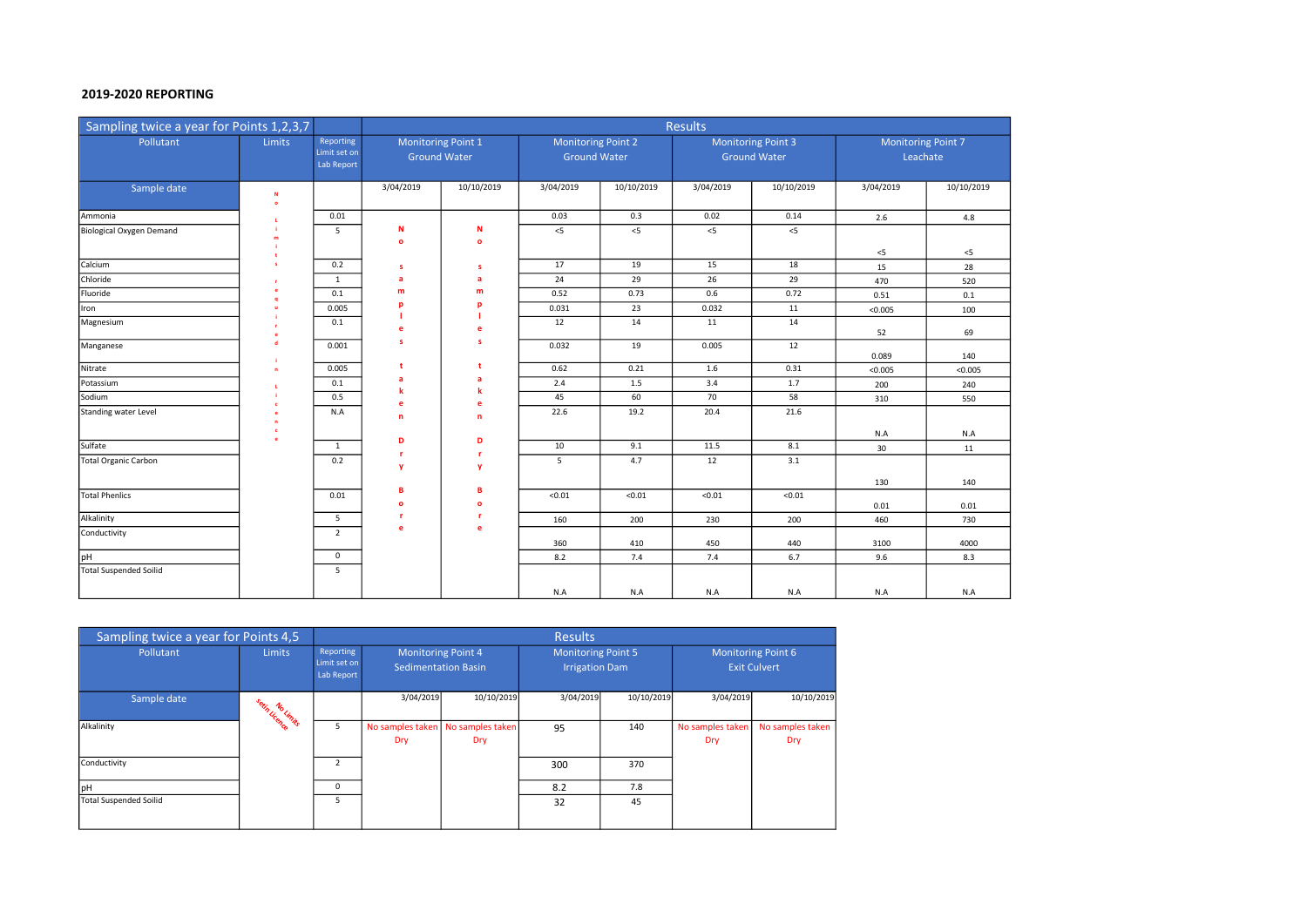# 2018-2019 REPORTING

| Sampling twice a year for Points 1,2,3,7 |                          |                                             |               |                                           |                | <b>Results</b>                                   |            |            |                                                  |            |                                       |  |
|------------------------------------------|--------------------------|---------------------------------------------|---------------|-------------------------------------------|----------------|--------------------------------------------------|------------|------------|--------------------------------------------------|------------|---------------------------------------|--|
| Pollutant                                | <b>Limits</b>            | <b>Reporting Limit set</b><br>on Lab Report |               | Monitoring Point 1<br><b>Ground Water</b> |                | <b>Monitoring Point 2</b><br><b>Ground Water</b> |            |            | <b>Monitoring Point 3</b><br><b>Ground Water</b> |            | <b>Monitoring Point 7</b><br>Leachate |  |
| Sample date                              |                          |                                             | 27/03/2018    | 13/11/2018                                | 27/03/2018     | 13/11/2018                                       | 27/03/2018 | 13/11/2018 | 27/03/2018                                       | 13/11/2018 |                                       |  |
| Ammonia                                  |                          | 0.01                                        |               |                                           | 0.03           | < 0.01                                           | 0.02       | 0.02       | 0.66                                             | N.A        |                                       |  |
| Biological Oxygen Demand                 | No Limits set in Licence | 5                                           | N<br>$\circ$  | N<br>$\mathbf{o}$                         | $\overline{7}$ | $< 5$                                            | 24         | $<$ 5      | 24                                               | N.A        |                                       |  |
| Calcium                                  |                          | 0.2                                         | s             | <b>s</b>                                  | 16             | 17                                               | 16         | 17         | 15                                               | N.A        |                                       |  |
| Chloride                                 |                          | 1                                           | a             | a                                         | 23             | 25                                               | 28         | 25         | 470                                              | N.A        |                                       |  |
| Fluoride                                 |                          | 0.1                                         | m             | m                                         | 0.46           | 0.68                                             | 0.6        | 0.72       | 0.49                                             | N.A        |                                       |  |
| Iron                                     |                          | 0.005                                       |               |                                           | 0.037          | 0.008                                            | 0.032      | < 0.005    | < 0.005                                          | N.A        |                                       |  |
| Magnesium                                |                          | 0.1                                         | e             | e                                         | 11             | 13                                               | 11         | 14         | 49                                               | N.A        |                                       |  |
| Manganese                                |                          | 0.001                                       | s             | -S                                        | 0.015          | 0.022                                            | 0.005      | 0.012      | 0.089                                            | N.A        |                                       |  |
| Nitrate                                  |                          | 0.005                                       |               |                                           | 0.75           | 0.39                                             | 1.6        | 0.27       | < 0.005                                          | N.A        |                                       |  |
| Potassium                                |                          | 0.1                                         |               | a                                         | 3.4            | 2.4                                              | 3.4        | 1.6        | 160                                              | N.A        |                                       |  |
| Sodium                                   |                          | 0.5                                         |               |                                           | 74             | 50                                               | 74         | 51         | 310                                              | N.A        |                                       |  |
| Standing water Level                     |                          | N.A                                         | n             | n                                         | 22.6           | 18.6                                             | 20.4       | 23.5       |                                                  |            |                                       |  |
| Sulfate                                  |                          | $\mathbf{1}$                                | D             | D                                         | 11             | 6.5                                              | 15         | 6.5        | N.A                                              | N.A        |                                       |  |
| Total Organic Carbon                     |                          | 0.2                                         |               |                                           | 11             | 3.3                                              |            | 3.1        | 30                                               | N.A        |                                       |  |
|                                          |                          |                                             | v             | y                                         |                |                                                  | 12         |            | 130                                              | N.A        |                                       |  |
| <b>Total Phenlics</b>                    |                          | 0.01                                        | R<br>$\Omega$ | B<br>$\Omega$                             | < 0.01         | < 0.01                                           | < 0.01     | < 0.01     | 0.01                                             | N.A        |                                       |  |
| Alkalinity                               |                          | 5                                           |               | .r                                        | 150            | 190                                              | 200        | 200        | 460                                              | 690        |                                       |  |
| Conductivity                             |                          | $\overline{2}$                              | e             | e                                         | 350            | 450                                              | 450        | 450        | 2300                                             | 3100       |                                       |  |
| <b>Hq</b>                                |                          | $\mathbf{0}$                                |               |                                           | 7.4            | 7.1                                              | 7.4        | 7.1        | 9.6                                              | 8.1        |                                       |  |
| <b>Total Suspended Soilid</b>            |                          | 5                                           |               |                                           |                |                                                  |            |            |                                                  |            |                                       |  |
|                                          |                          |                                             |               |                                           | N.A            | N.A                                              | N.A        | N.A        | N.A                                              | N.A        |                                       |  |

| Sampling twice a year for     |               |                                      |                                                  |            | <b>Results</b>                                     |            |                                           |            |  |
|-------------------------------|---------------|--------------------------------------|--------------------------------------------------|------------|----------------------------------------------------|------------|-------------------------------------------|------------|--|
| Pollutant                     | <b>Limits</b> | Reporting Limit set on<br>Lab Report | Monitoring Point 4<br><b>Sedimentation Basin</b> |            | <b>Monitoring Point 5</b><br><b>Irrigation Dam</b> |            | Monitoring Point 6<br><b>Exit Culvert</b> |            |  |
| Sample date                   | setin Licence |                                      | 27/03/2018                                       | 13/11/2018 | 27/03/2018                                         | 13/11/2018 | 27/03/2018                                | 13/11/2018 |  |
| Alkalinity                    |               |                                      | 140                                              | 130        | 93                                                 | 280        | 83                                        | 98         |  |
| Conductivity                  |               |                                      | 330                                              | 350        | 230                                                | 900        | 160                                       | 200        |  |
| <b>I</b> pH                   |               | $\Omega$                             | 7.6                                              | 8.9        | 8.1                                                |            | 7.5                                       |            |  |
| <b>Total Suspended Soilid</b> |               | 5                                    | 160                                              | 9          | $<$ 5                                              | 29000      | 29                                        | $<$ 5      |  |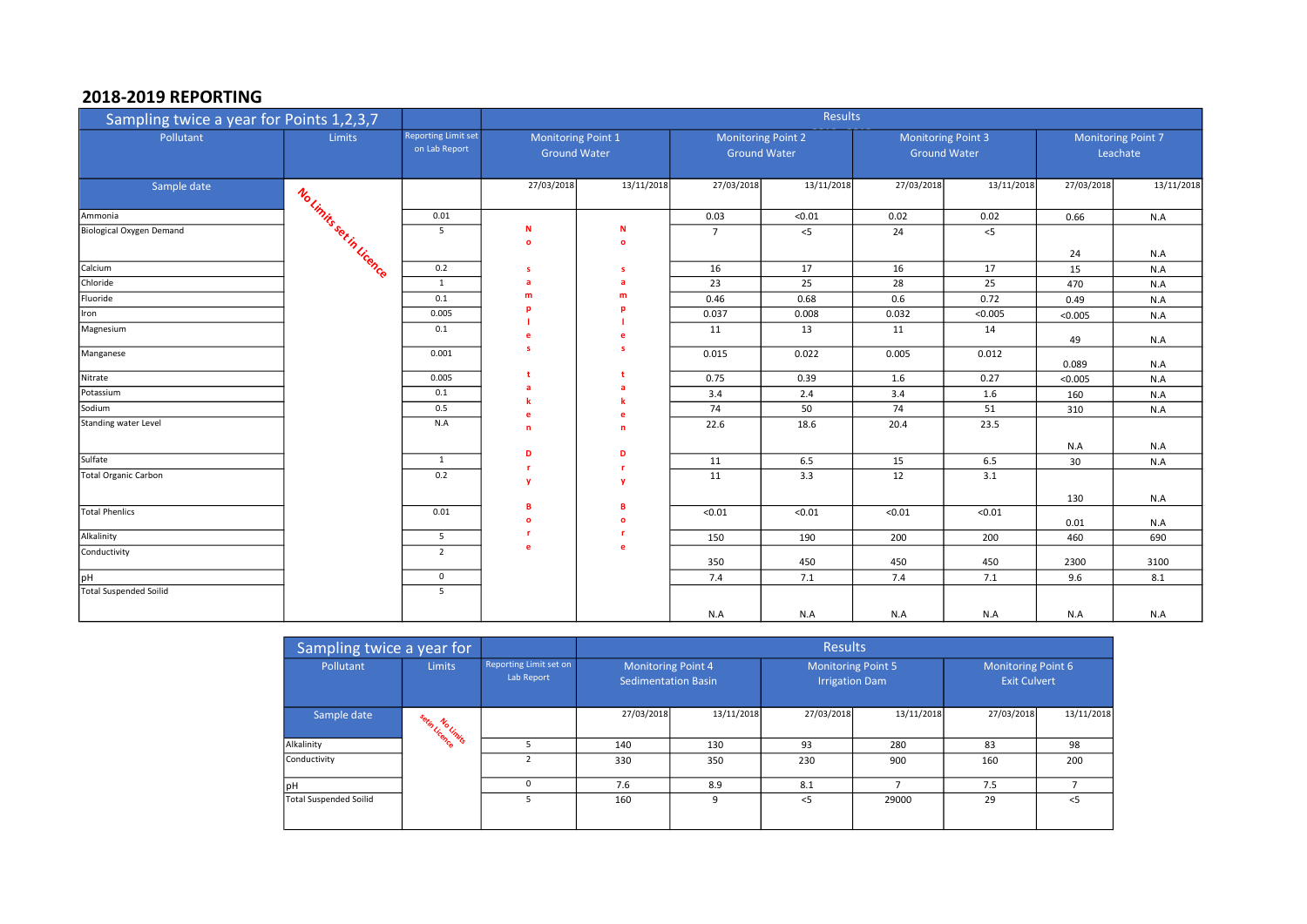## 2017-2018 REPORTING

| Sampling twice a year for Points 1,2,3,7 |                         |                                      | Results                                   |                      |                                                  |                |              |                                                  |                                       |            |
|------------------------------------------|-------------------------|--------------------------------------|-------------------------------------------|----------------------|--------------------------------------------------|----------------|--------------|--------------------------------------------------|---------------------------------------|------------|
| Pollutant                                | <b>Limits</b>           | Reporting Limit set on<br>Lab Report | Monitoring Point 1<br><b>Ground Water</b> |                      | <b>Monitoring Point 2</b><br><b>Ground Water</b> |                |              | <b>Monitoring Point 3</b><br><b>Ground Water</b> | <b>Monitoring Point 7</b><br>Leachate |            |
| Sample Date                              |                         |                                      | 7/09/2017                                 | 29/01/2018           | 7/09/2017                                        | 29/01/2018     | 7/09/2017    | 29/01/2018                                       | 7/09/2017                             | 29/01/2018 |
| Ammonia                                  |                         | 0.01                                 |                                           |                      | < 0.01                                           | 0.03           | < 0.01       | 0.032                                            | 8.4                                   | 0.66       |
| Biological Oxygen Demand                 | No Units set in Vicence | 5                                    | N<br>$\circ$                              | N<br>$\bullet$       | $<$ 5                                            | $\overline{7}$ | $< 5$        | 24                                               | $\overline{7}$                        | 24         |
| Calcium                                  |                         | 0.2                                  | s<br>a                                    | s<br>a               | 17                                               | 16             | 17           | 16                                               | N.A                                   | 15         |
| Chloride                                 |                         | $\mathbf{1}$                         | m                                         | m                    | 37                                               | 23             | 37           | 28                                               | $N.A$                                 | 470        |
| Fluoride                                 |                         | 0.1                                  | D                                         | D                    | 0.72                                             | 0.46           | 0.72         | 0.6                                              | $N.A$                                 | 0.49       |
| Iron                                     |                         | 0.005                                | e                                         | e                    | < 0.005                                          | 0.037          | < 0.005      | 0.032                                            | N.A                                   | <0.005     |
| Magnesium                                |                         | 0.1                                  | $\mathbf{s}$                              | s                    | 13                                               | 11             | 13           | 11                                               | N.A                                   | 49         |
| Manganese                                |                         | 0.001                                | t<br>a                                    | t<br>a               | 0.002                                            | 0.015          | 0.002        | 0.005                                            | N.A                                   | 0.089      |
| Nitrate                                  |                         | 0.005                                | k                                         | k                    | 1.2                                              | 0.75           | 1.2          | 1.6                                              | < 0.005                               | < 0.005    |
| Potassium                                |                         | 0.1                                  | e                                         | e                    | $\mathbf{1}$                                     | 3.4            | <sup>1</sup> | 3.4                                              | N.A                                   | 160        |
| Sodium                                   |                         | 0.5                                  | $\mathbf n$                               | $\mathbf n$          | 94                                               | 74             | 94           | 74                                               | N.A                                   | 310        |
| Standing water Level                     |                         | N.A                                  | D<br><b>r</b>                             | D<br>r.              | 14.6                                             | 21.1           | 18.2         | 22.6                                             | N.A                                   | N.A        |
| Sulfate                                  |                         | $\mathbf{1}$                         | $\mathbf{v}$                              | $\mathbf{v}$         | 18                                               | 11             | 18           | 15                                               | N.A                                   | 30         |
| <b>Total Organic Carbon</b>              |                         | 0.2                                  | B<br>$\bullet$<br><b>r</b>                | B<br>$\bullet$<br>r. | 4.9                                              | 11             | 4.3          | 12                                               | N.A                                   | 130        |
| <b>Total Phenlics</b>                    |                         | 0.01                                 | e                                         | e                    | < 0.1                                            | < 0.01         | < 0.1        | $\sqrt{0.01}$                                    | 0.01                                  | 0.01       |
| Alkalinity                               |                         | 5                                    |                                           |                      | 230                                              | 150            | 230          | 200                                              | 510                                   | 460        |
| Conductivity                             |                         | $\overline{2}$                       |                                           |                      | 560                                              | 350            | 570          | 450                                              | 2400                                  | 2300       |
| pH                                       |                         | $\mathbf 0$                          |                                           |                      | $\overline{7}$                                   | 7.4            | 6.9          | 7.4                                              | 7.9                                   | 7.5        |
| <b>Total Suspended Soilid</b>            |                         | 5                                    |                                           |                      |                                                  |                |              |                                                  |                                       |            |
|                                          |                         |                                      |                                           |                      | N.A                                              | N.A            | N.A          | N.A                                              | N.A                                   | N.A        |

| Sampling twice a year for     |                 |                                                |                                                          |            |                                                | <b>Results</b> |                                                  |            |
|-------------------------------|-----------------|------------------------------------------------|----------------------------------------------------------|------------|------------------------------------------------|----------------|--------------------------------------------------|------------|
| Pollutant                     | <b>Limits</b>   | <b>Reporting</b><br>Limit set on<br>Lab Report | Monitorin<br>g Point 4<br><b>Sedimenta</b><br>tion Basin |            | Monitoring Point<br>5<br><b>Irrigation Dam</b> |                | <b>Monitoring Point 6</b><br><b>Exit Culvert</b> |            |
| Sample date                   | setin No Limits |                                                | 7/09/2017                                                | 29/01/2018 | 7/09/2017                                      | 29/01/2018     | 7/09/2017                                        | 29/01/2018 |
| Alkalinity                    |                 | 5                                              | 150                                                      | 140        | 65                                             | 93             | No Sample taken Dry                              | 83         |
| Conductivity                  |                 | $\overline{2}$                                 | 440                                                      | 330        | 210                                            | 230            |                                                  | 160        |
| <b>pH</b>                     |                 | $\mathbf 0$                                    | 7.1                                                      | 7.6        | 7.2                                            | 8.1            |                                                  | 7.5        |
| <b>Total Suspended Soilid</b> |                 | 5                                              | 29                                                       | 160        | $<$ 5                                          | $<$ 5          |                                                  | 29         |